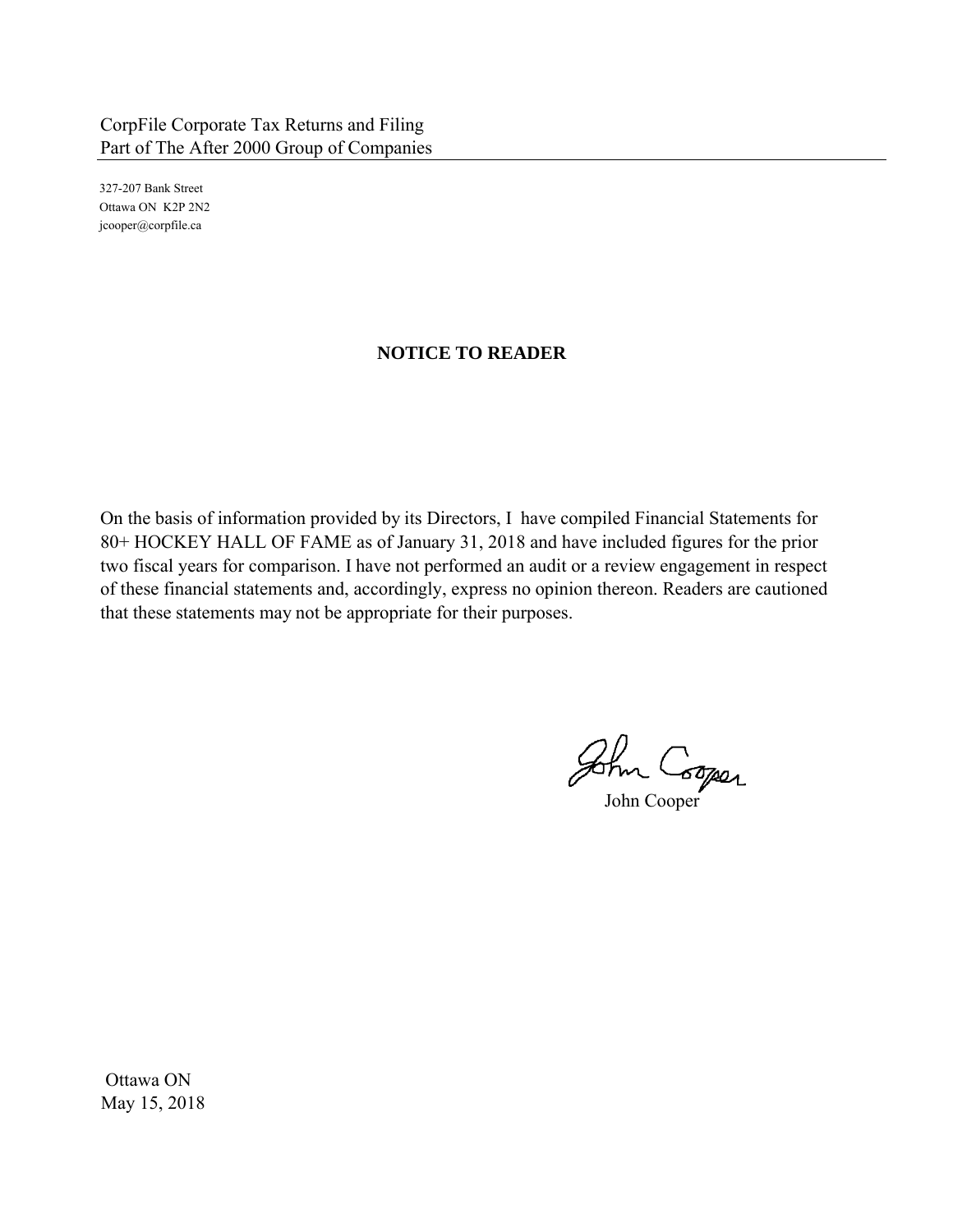| 80+ HOCKEY HALL OF FAME<br>TEMPLE DE RENOMMÉE DU HOCKEY 80+<br><b>BALANCE SHEET AT JANUARY 31ST</b> | 2016                     | 2017                     | 2018                     |
|-----------------------------------------------------------------------------------------------------|--------------------------|--------------------------|--------------------------|
|                                                                                                     |                          |                          |                          |
| <b>ASSETS</b><br><b>CURRENT ASSETS</b>                                                              |                          |                          |                          |
| <b>Bank Account</b>                                                                                 | \$1,463.61               | \$5,950.83               | \$7,577.95               |
| <b>Accounts Receivable</b>                                                                          | \$0.00                   | \$0.00                   | \$0.00                   |
| <b>TOTAL CURRENT ASSETS</b>                                                                         | \$1,463.61<br>========== | \$5,950.83<br>========== | \$7,577.95<br>========== |
| <b>Incorporation Costs</b>                                                                          | \$284.00                 | \$284.00                 | \$284.00                 |
| <b>TOTAL ASSETS</b>                                                                                 | ==========<br>\$1,747.61 | ==========<br>\$6,234.83 | ==========<br>\$7,861.95 |
|                                                                                                     | ==========               | ==========               | ==========               |
| <b>LIABILITIES</b>                                                                                  |                          |                          |                          |
| <b>Accounts Payable</b>                                                                             | \$0.00                   | \$0.00                   | \$5,108.24               |
| <b>TOTAL LIABILITIES</b>                                                                            | \$0.00                   | \$0.00                   | \$5,108.24               |
|                                                                                                     | ==========               | ==========               | ==========               |
| <b>EQUITY</b><br><b>RETAINED EARNINGS</b>                                                           |                          |                          |                          |
| <b>Opening Balance</b>                                                                              | \$6,051.73               | \$1,747.61               | \$6,234.83               |
| <b>Current Net Profit (Loss)</b>                                                                    | (\$4,304.12)             | \$4,487.22               | (\$3,481.12)             |
| <b>Closing Balance</b>                                                                              | \$1,747.61               | \$6,234.83               | \$2,753.71               |
|                                                                                                     | ==========               | ==========               | ==========               |
| <b>TOTAL EQUITY</b><br>==========                                                                   | \$1,747.61               | \$6,234.83<br>========== | \$2,753.71<br>========== |
| <b>TOTAL LIABILITIES AND EQUITY</b>                                                                 | \$1,747.61               | \$6,234.83               | \$7,861.95               |
|                                                                                                     | ==========               | $=$ = = = = = = = = =    | ==========               |